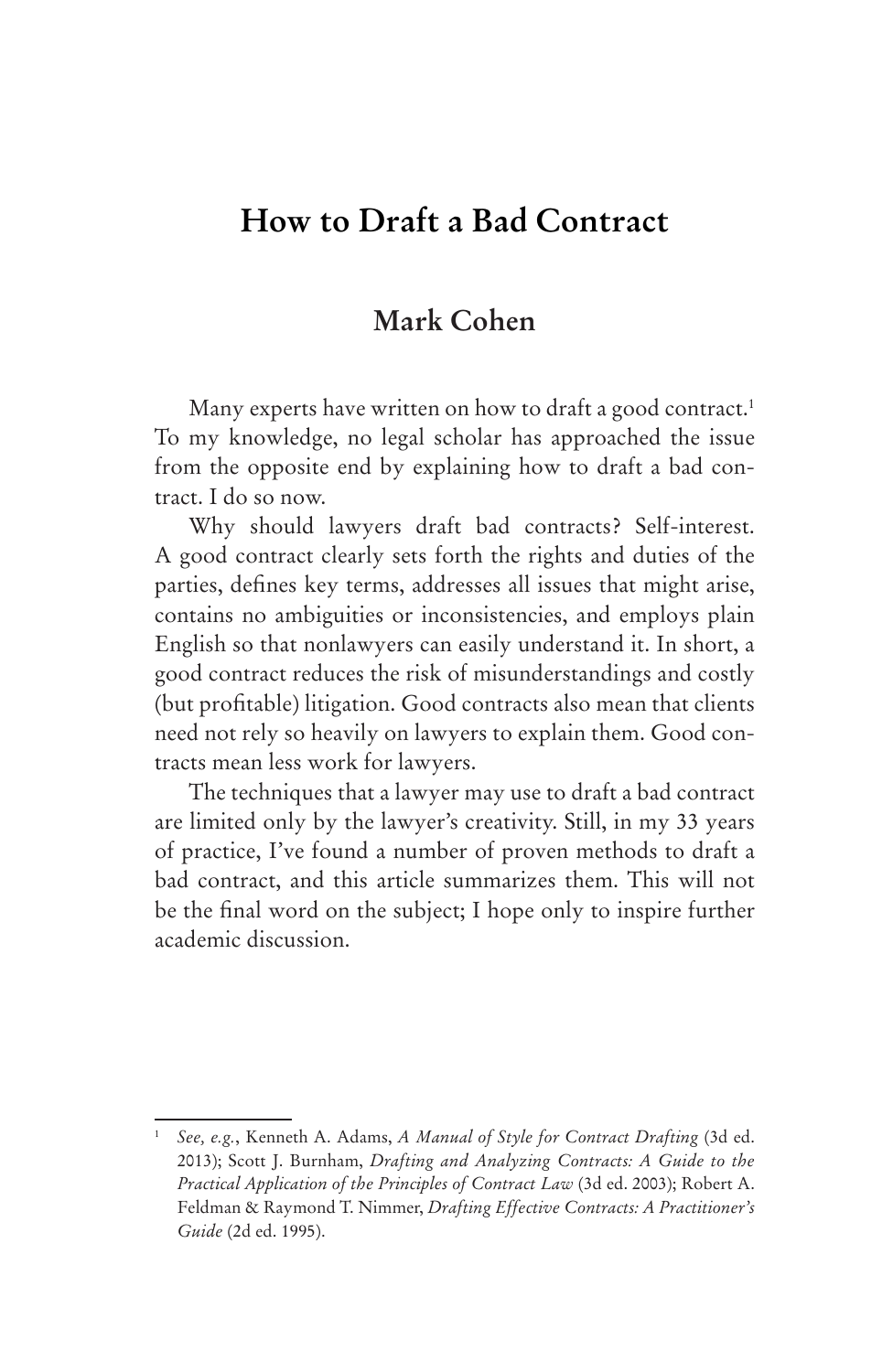## **Omit the caption or title.**

A bad contract has no caption at the top of the first page telling the reader what the document is. If you must use a caption, use one that offers little information, such as "Agreement" or "Contract." Do not, for example, use "Horse Purchase Contract" because that would reveal exactly what the document is.

## **Include a formal introduction.**

A bad contract begins with a verbose, formal introduction. Why? Because that's how they did it in England 400 years ago. Here's a sample bad introduction that you may use:

> This Agreement (hereinafter "Agreement") is made and entered into this \_\_\_\_ day of \_\_\_\_\_\_\_\_\_\_\_, 20\_\_\_, by and between John Jones of Denver, Colorado (hereinafter "Seller") and Suzy Smith of Durango, Colorado (hereinafter "Buyer") for the purchase of Seller's fifty percent (50%) interest in the horse known as "Silver."

Do *not* use straightforward language like this:

This is an Agreement between John Jones and Suzy Smith for the purchase of Jones's 50% interest in the horse known as Silver.

# **Use verbose recitals rather than short summaries.**

Historically, contracts included recitals to clarify intent, add to consideration, or bolster the importance of conditions in the contract.2 A bad contract should include recitals that accomplish none of these goals and that include *WHEREAS* and *NOW, THEREFORE*. Example:

<sup>2</sup> M.H. Sam Jacobson, *A Checklist for Drafting Good Contracts*, 5 J. ALWD 79, 91 (2008).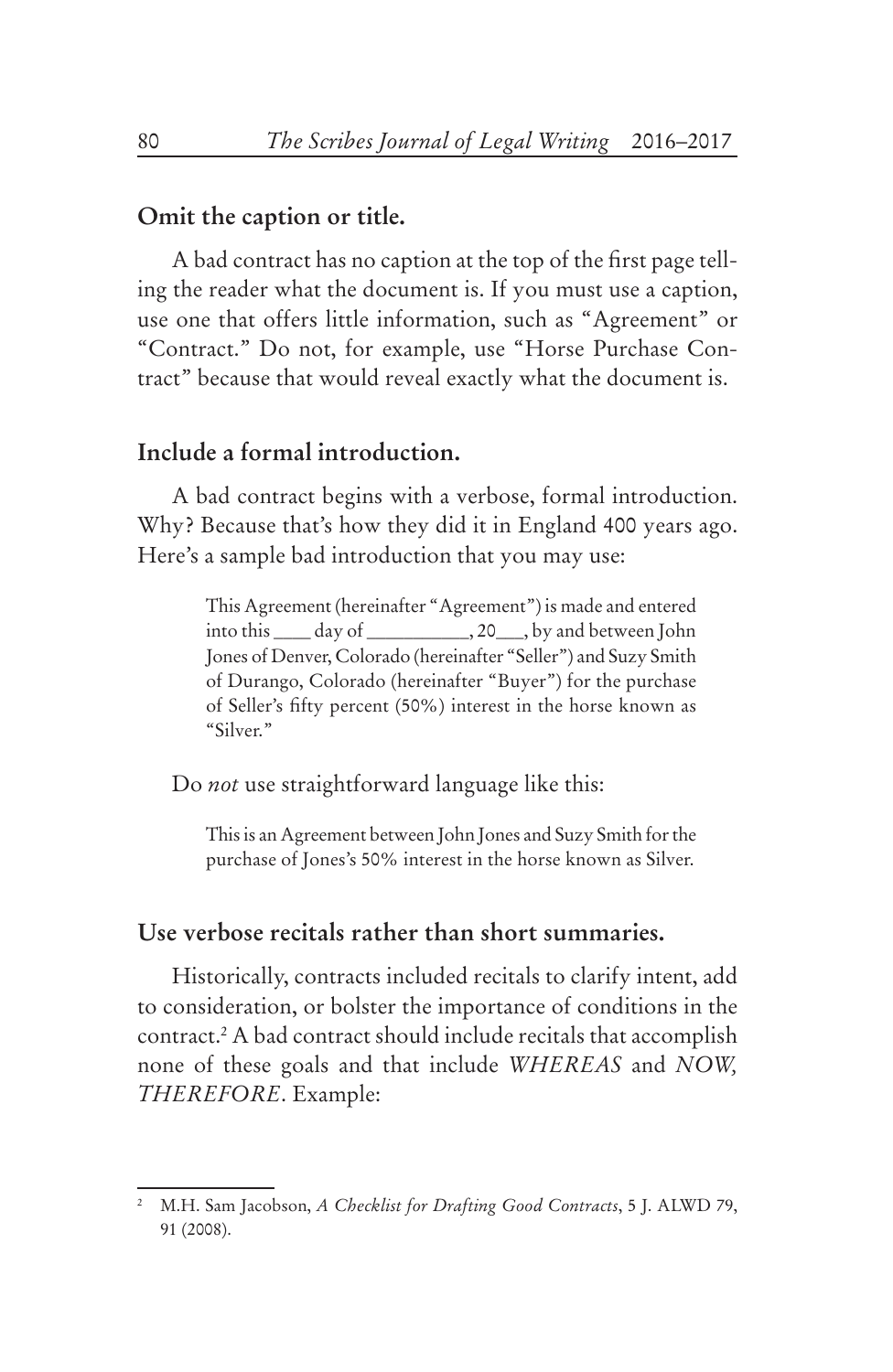WHEREAS, Jones and Smith each own a fifty percent (50%) ownership interest in the horse known as "Silver";

WHEREAS, Smith desires to purchase Jones's fifty percent (50%) ownership interest in said horse;

WHEREAS, Jones is willing to sell his fifty percent (50%) ownership interest in "Silver" to Smith on the terms set forth herein; and,

WHEREAS, Smith is willing to purchase Jones's fifty percent (50%) ownership interest in "Silver" on the terms set forth herein.

NOW, THEREFORE, in consideration of the mutual covenants herein contained, and other good and valuable consideration, in hand paid, the receipt and adequacy of which is hereby acknowledged, the parties hereto mutually agree as follows:

Always use the *WHEREAS/NOW, THEREFORE* format for recitals. Do *not* replace the recitals with a concise summary such as this:

#### Background

Jones and Smith purchased a horse for \$50,000 on January 1, 2012. Each paid \$25,000 for a 50% interest in the horse. Because differences arose between Jones and Smith, they have agreed to resolve their differences on the terms set forth in this Agreement. . . .

You can also increase the badness of a contract by including definitions or substantive provisions in the recitals. This creates an opportunity to later research and brief the issue whether the recitals are part of the enforceable agreement.<sup>3</sup>

<sup>3</sup> *See, e.g.*, *McKinnon v. Baker*, 370 N.W.2d 492, 494 (Neb. 1985) (Recitals are "generally background statements and do not ordinarily form any part of the real agreement.").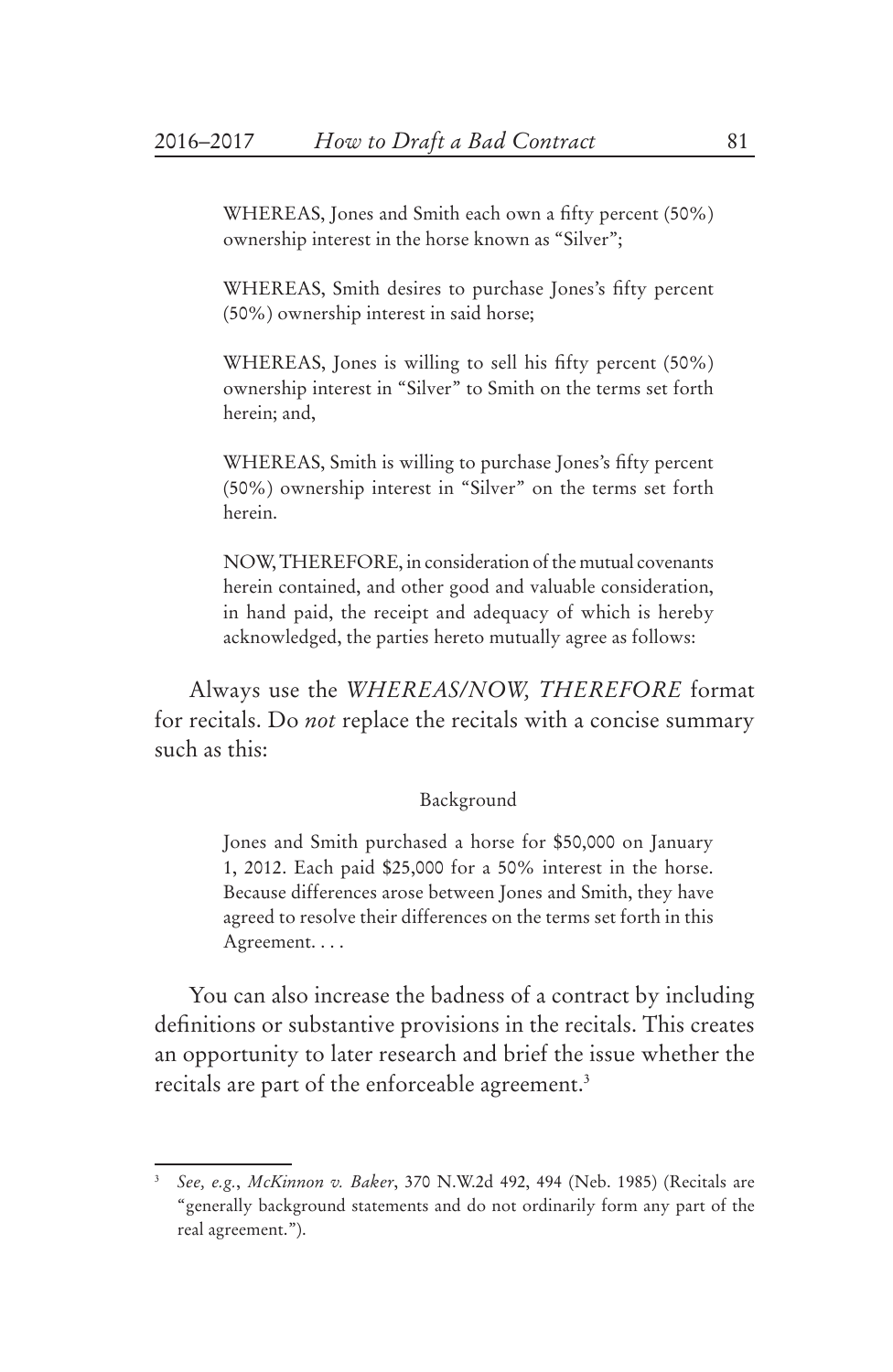#### **Use** *WITNESSETH***.**

Use *WITNESSETH* to separate the introduction from the contractual terms.4 Why? Because that's how they did it in England 400 years ago. I recommend using a bold font, centering it, inserting a space between each letter, and underscoring each letter like this:

#### **W I T N E S S E T H**

If you want, consider using the Olde English Text font for this:

# **WITRESSCTD**

# **Don't define key terms.**

A bad contract avoids defining technical words or terms of art altogether or defines them in a way that prevents all parties from sharing a common understanding of them. If you must include definitions, you may still draft a bad contract by:

- using ambiguous words in your definitions (for example, a "ton" could mean 2,000 pounds or a long ton of 2,200 pounds);
- • defining terms not used in the contract;
- using the defined term in the definition (for example, you may define a "writing" to mean "any writing");
- • defining more terms than necessary;
- using inconsistent definitions;
- defining terms only after they have already appeared in the contract;
- including substantive provisions in the definitions;

Some prefer to insert *WITNESSETH* between the introduction and recitals. Others suggest that it's more appropriate after the recitals.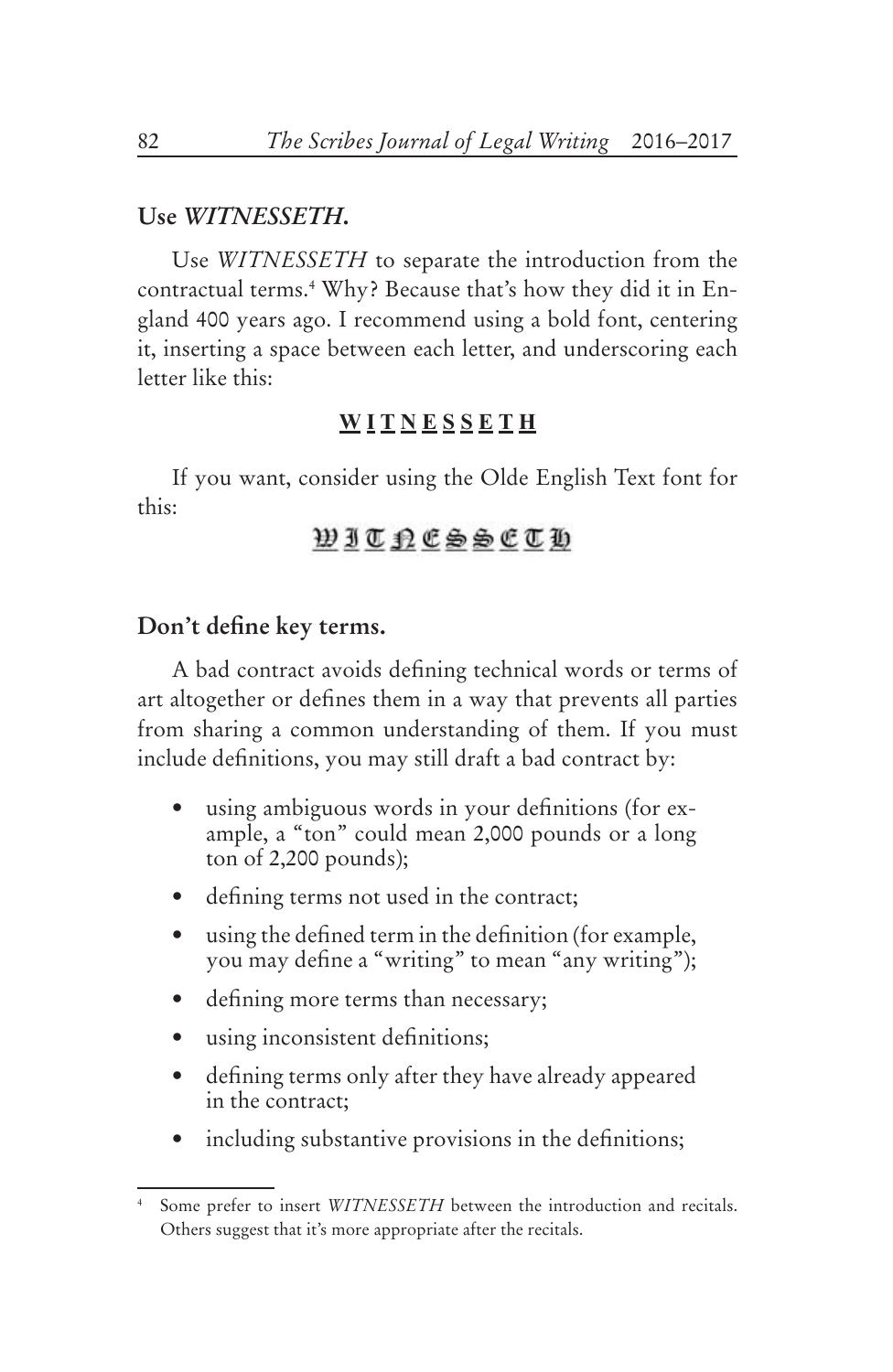sprinkling definitions throughout the contract rather than placing them, alphabetically, in a single section.

# **Omit the consideration.**

An agreement not supported by consideration is invalid and unenforceable.5 A truly bad contract omits any mention of consideration. If you must include language concerning consideration, be vague by writing something like "for good and valuable consideration, the receipt of which is hereby acknowledged." Do *not* mention terms such as price, quantity, quality, time of performance, or time of payment.

### **Use inconsistent terminology.**

To draft a bad contract, you should use multiple terms to refer to the same thing. For example, if the contract defines "Agreement" to mean "this Agreement," you should sometimes use "Contract" or "this document" rather than "Agreement." This will reduce your contract's readability and may even create confusion, thus improving the badness of your contract.

#### **Omit or use misleading headings.**

Headings allow readers to quickly see what each paragraph is about. A truly bad contract has no headings, forcing readers to peruse the entire document to find what they're looking for. If you must use headings, consider using headings that do not accurately reflect the issue addressed in that paragraph. For instance, you might use "Attorney Fees" as a heading but include

<sup>5</sup> *Ireland v. Jacobs*, 163 P.2d 203, 206 (Colo. 1945).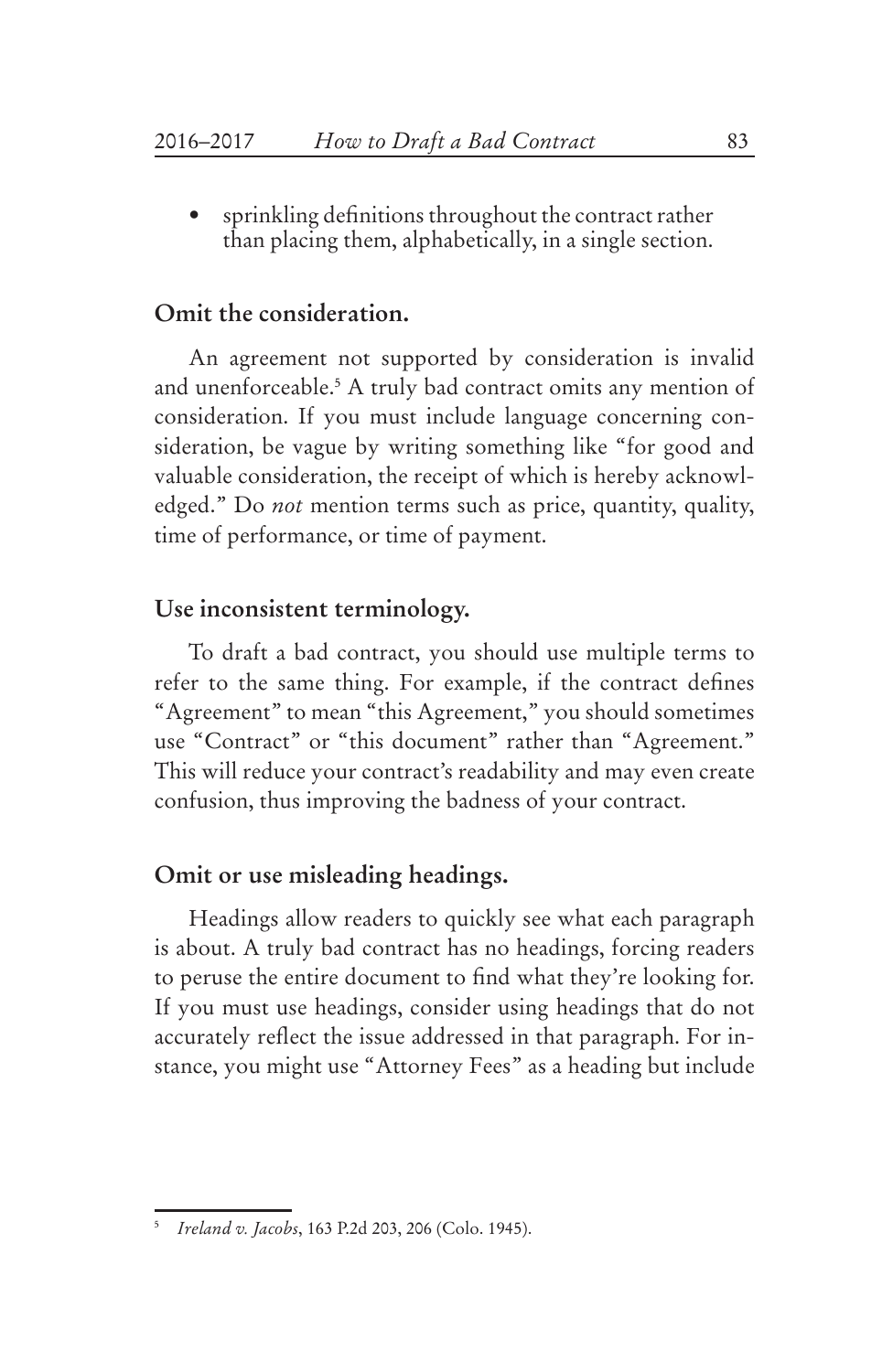a waiver of jury trial in that paragraph. This may create confusion about whether the jury waiver is enforceable.<sup>6</sup>

# **Include unrelated items in the same paragraph.**

This is one of my favorite methods for drafting a bad contract. For example, in a paragraph stating that neither party may assign its interest in the contract, include a provision that requires an award of attorney fees to the prevailing party in any litigation. Do *not* create a separate paragraph with its own heading of "Attorney Fees" to address the issue of fees.

# **Do not number the paragraphs or pages.**

Numbered paragraphs and pages make it easier for people to find and discuss specific portions of the contract. That's bad. It is more fun (and more profitable) to spend ten additional minutes in court while the judge and opposing counsel search the document for the relevant provision.

Sometimes you can help by saying something like, "I'm looking at the sixth paragraph up from the bottom on the seventeenth page, about midway through the paragraph, right after the semicolon." Then sit back and relax while everyone struggles to find page 17 because you didn't number the pages.

If you must number your paragraphs and pages, consider using the archaic Roman-numeral system. You will impress others with your knowledge of the numeric system used in ancient Rome. (Be sure to use only whole numbers in your contract because the Roman system contains no way to calculate fractions or to represent the concept of zero.)

<sup>6</sup> *See Haynes v. Farmers Ins. Exch.*, 89 P.3d 381, 385 (Cal. 2004) (refusing to enforce a provision limiting coverage contained in a section with the heading "Other Insurance").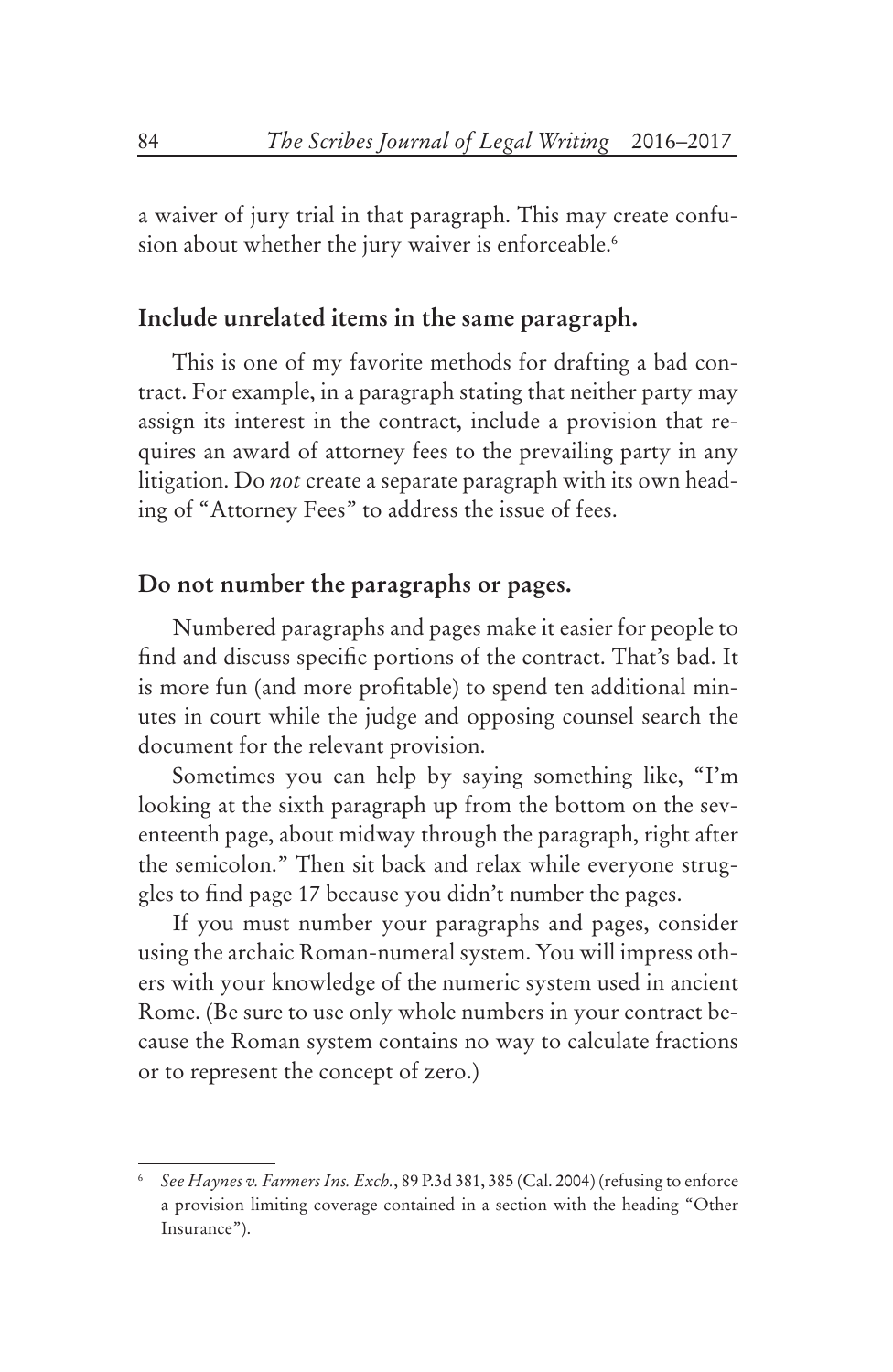# **Do not specify the date, time, and place of performance.**

Remember, the goal of a bad contract is to confuse so that disputes arise and lawyers make money.

> *Wrong*: Jones will deliver the horse to Smith at 574 Ridge Road, Durango, Colorado, by 5:00 p.m. on August 1, 2015, at Jones's expense.

*Right*: Jones will deliver the horse to Smith.

# **Do not address attorney fees.**

In Colorado, where I practice, the general rule is that a court will not award attorney fees unless authorized by statute, rule, or a provision in the relevant document.7 This is why a good contract includes an attorney-fees provision. A bad contract does not. Remember, even without an attorney-fees provision, you can always seek attorney fees if the opposing party's position lacked substantial justification<sup>s</sup> or violates Colorado's Rule 11. Because opposing counsel's position always lacks substantial justification and violates Rule 11, an attorney-fees provision is unnecessary. You can rely on similar rules in your jurisdiction.

## **Do not address venue.**

A bad contract fails to specify the venue for any litigation arising out of the contract. A good contract will contain something like this:

<sup>7</sup> *Waters v. District Court*, 935 P.2d 981, 990 (Colo. 1997).

<sup>8</sup> *See* Colo. Rev. Stat. § 13-17-102.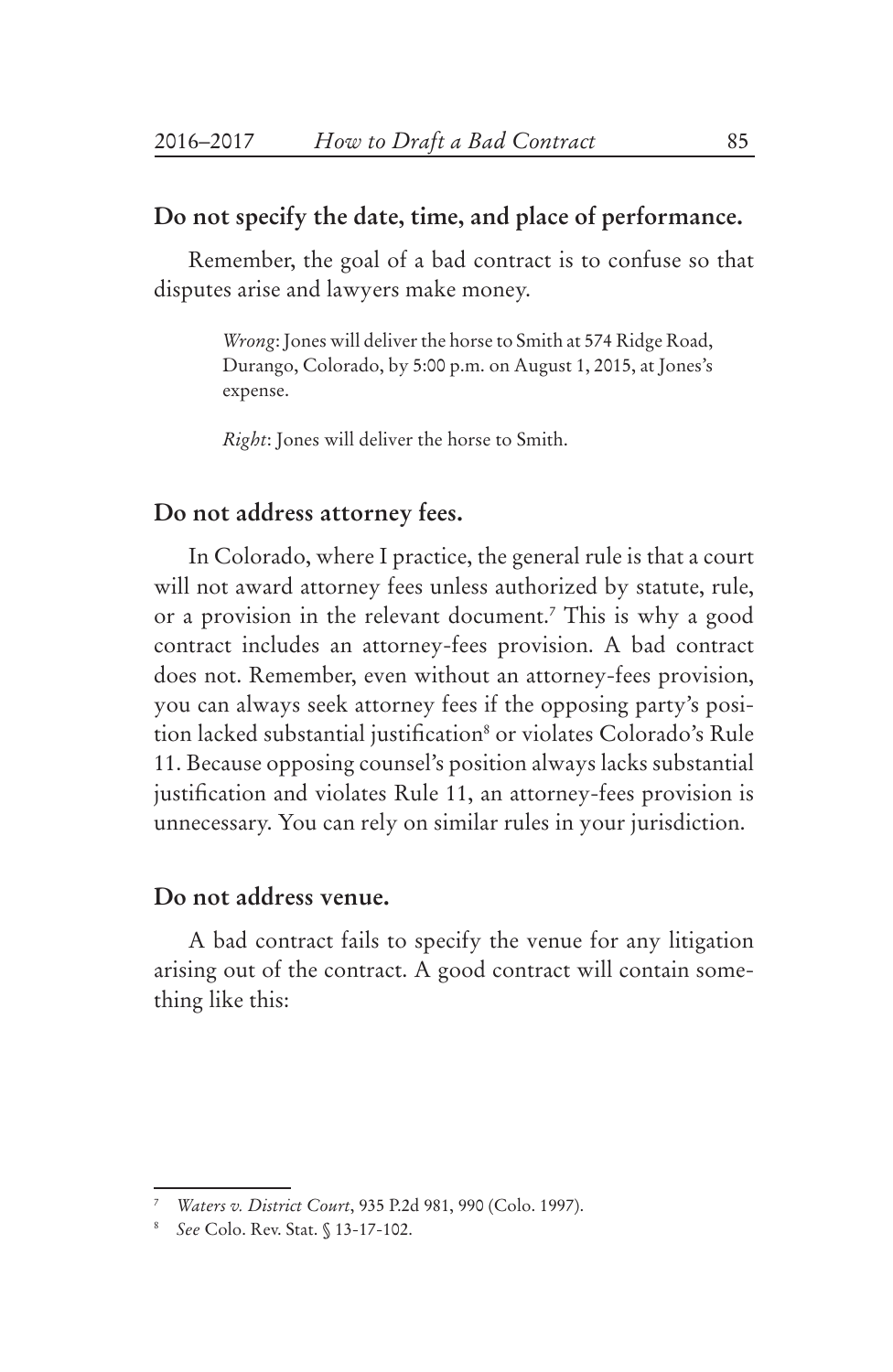The exclusive venue for any litigation arising out of this Agreement is Boulder County, Colorado.

I don't understand why some lawyers do this. If you practice in Boulder and the opposing party resides in Durango, isn't it better to let the opposing party file suit in La Plata County? You can bill a lot of hours for driving to Durango and back — 13 billable hours, according to MapQuest, for driving through some of the most scenic country in the United States. And Durango is really beautiful. Maybe you could get in some skiing or swing by the Telluride Jazz Festival. You might get similar opportunities in your home state, though Colorado is hard to match.

#### **Do not include a waiver of jury trial.**

Be honest. One reason that many of us chose law school is that we grew up watching Perry Mason trap witnesses on cross-examination. And juries like nothing more than being forced to listen to two profitable businesses fight over money. Jurors especially love hearing expert testimony from accountants and economists. Jurors enjoy math — that's why so many are actuaries and statisticians. Another reason not to waive trial by jury is that it takes more time to prepare for a jury trial, and more time means larger fees.

## **Do not include a merger clause.**

A merger clause (or "integration clause") provides that the contract represents the complete and final agreement of the parties and that all prior discussions are merged into the contract. Good contracts include a merger clause to prevent parties from later alleging that there were other promises or representations not included in the written contract. A bad contract includes no merger clause. This leaves the door open for disputes about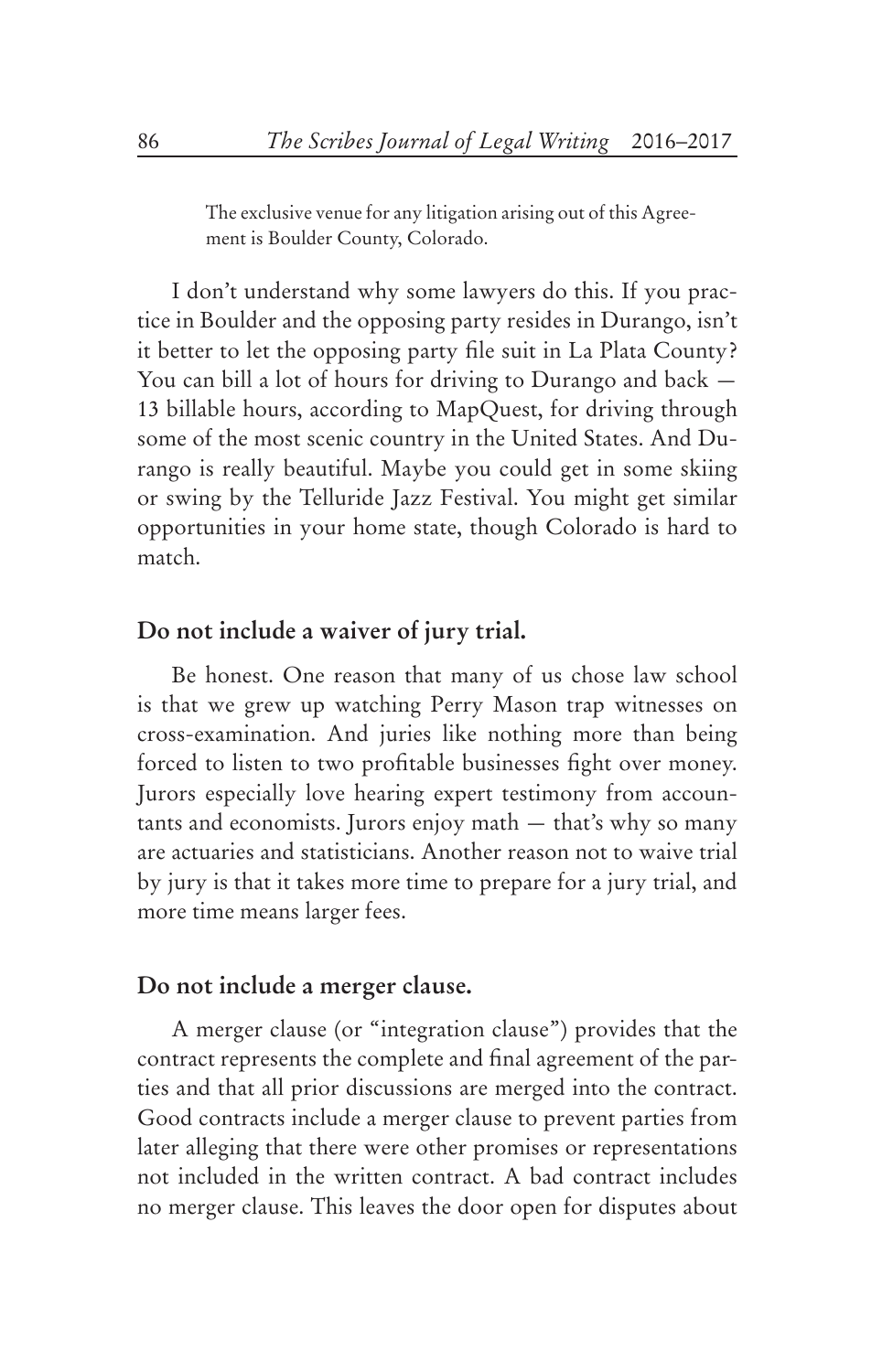promises or representations allegedly made that are not in the written contract. You should be able to bill at least one hour for refreshing your memory of the Parol Evidence Rule and another hour for preparing a brief explaining that the rule does not apply because the contract was not an integrated contract.<sup>9</sup>

If you include a merger clause, draft one that includes lots of legalese to impress your client, the other party's lawyer, and any judge or jurors who may ultimately read it. Here is a sample merger clause that you may use:

> This Agreement, along with any exhibits, appendices, addenda, schedules, and amendments hereto, encompasses the entire agreement of the parties, and supersedes all previous understandings and agreements between the parties, whether oral or written. The parties hereby acknowledge and represent, by affixing their hands and seals hereto, that said parties have not relied on any representation, assertion, guarantee, warranty, collateral contract or other assurance, except those set out in this Agreement, made by or on behalf of any other party or any other person or entity whatsoever, prior to the execution of this Agreement. The parties hereby waive all rights and remedies, at law or in equity, arising or which may arise as the result of a party's reliance on such representation, assertion, guarantee, warranty, collateral contract or other assurance, provided that nothing herein contained shall be construed as a restriction or limitation of said party's right to remedies associated with the gross negligence, willful misconduct or fraud of any person or party taking place prior to, or contemporaneously with, the execution of this Agreement.

Do *not* use a simple, concise merger clause such as this:

<sup>9</sup> *See Tripp v. Cotter Corp.*, 701 P.2d 124, 126 (Colo. Ct. App. 1985) ("Absent allegations of fraud, accident, or mistake in the formation of the contract, parol evidence is inadmissible to add to, subtract from, vary, contradict, change, or modify an unambiguous *integrated* contract.") (emphasis added).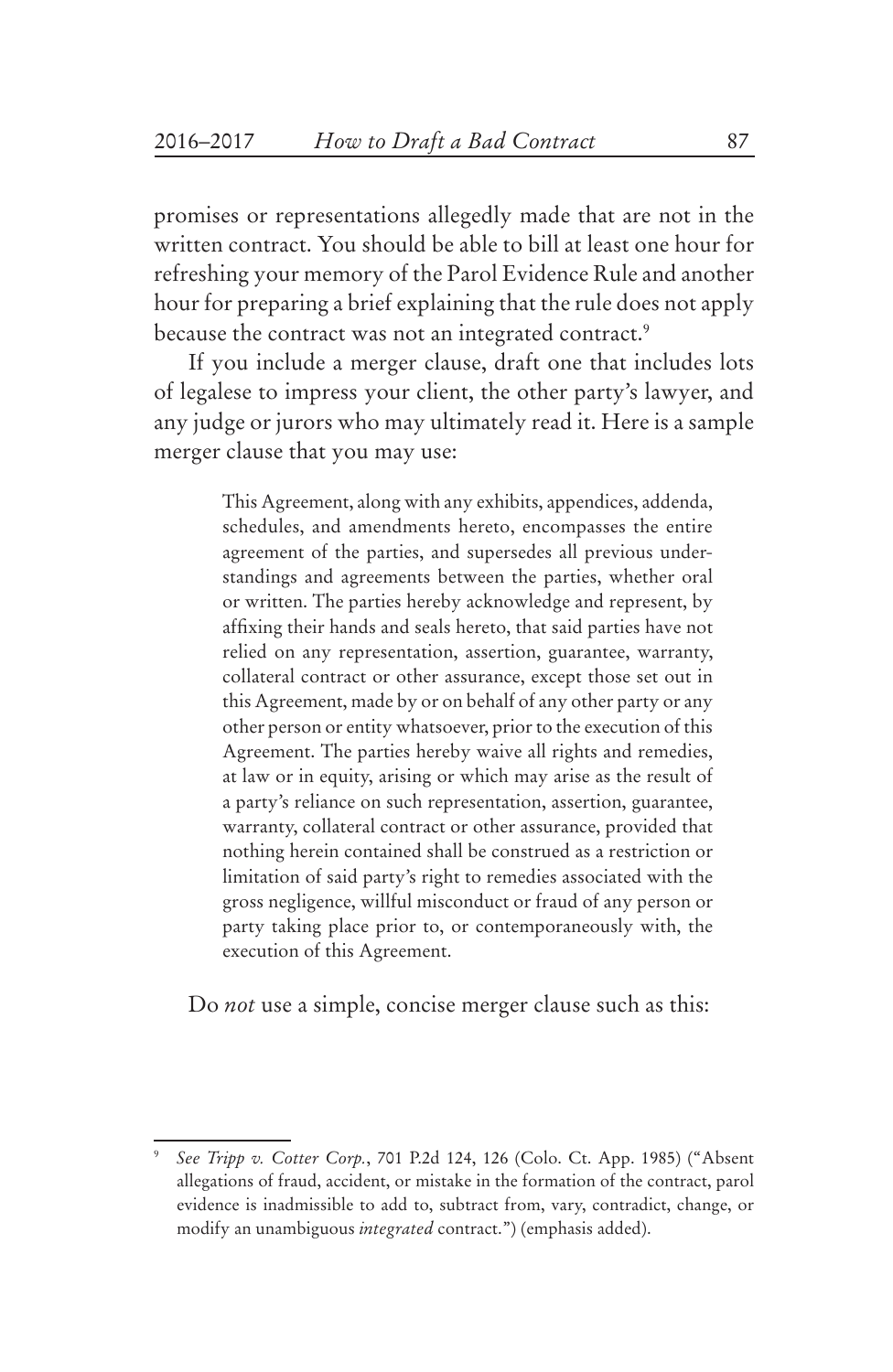This is the parties' complete agreement. There are no promises or representations other than those in this Agreement.

The first merger clause contains 174 words. The second contains 18 words. Simple arithmetic proves that the former is 156 words better than the latter.

# **Do not address modification.**

Litigation sometimes arises when a party claims that the parties orally modified their agreement after signing the contract. A good contract provides that any modifications must be in a writing signed by all parties. A bad contract contains no such provision, thus leaving the door open to expensive litigation revolving around statements and behaviors of the parties after they signed the contract.

#### **Do not address dispute resolution.**

A good contract specifies the method that the parties will use to resolve disputes, such as mediation, arbitration, or litigation. A bad contract does not. If you must address this issue, draft a clause that is vague and leaves many unanswered questions. Here is a sample that you may use:

> In any dispute arising out of this Agreement, the parties will submit to mediation.

Do *not* use a clause such as this, which addresses all potential issues:

> In any dispute arising out of this Agreement, the parties will participate in mediation before filing suit. The mediator will be Jane Johnson of XYZ Mediation, Inc., and the mediation will be held in Boulder, Colorado. The mediation may not last longer than eight hours unless both parties consent. The parties will each pay half the costs of mediation. Either party may initiate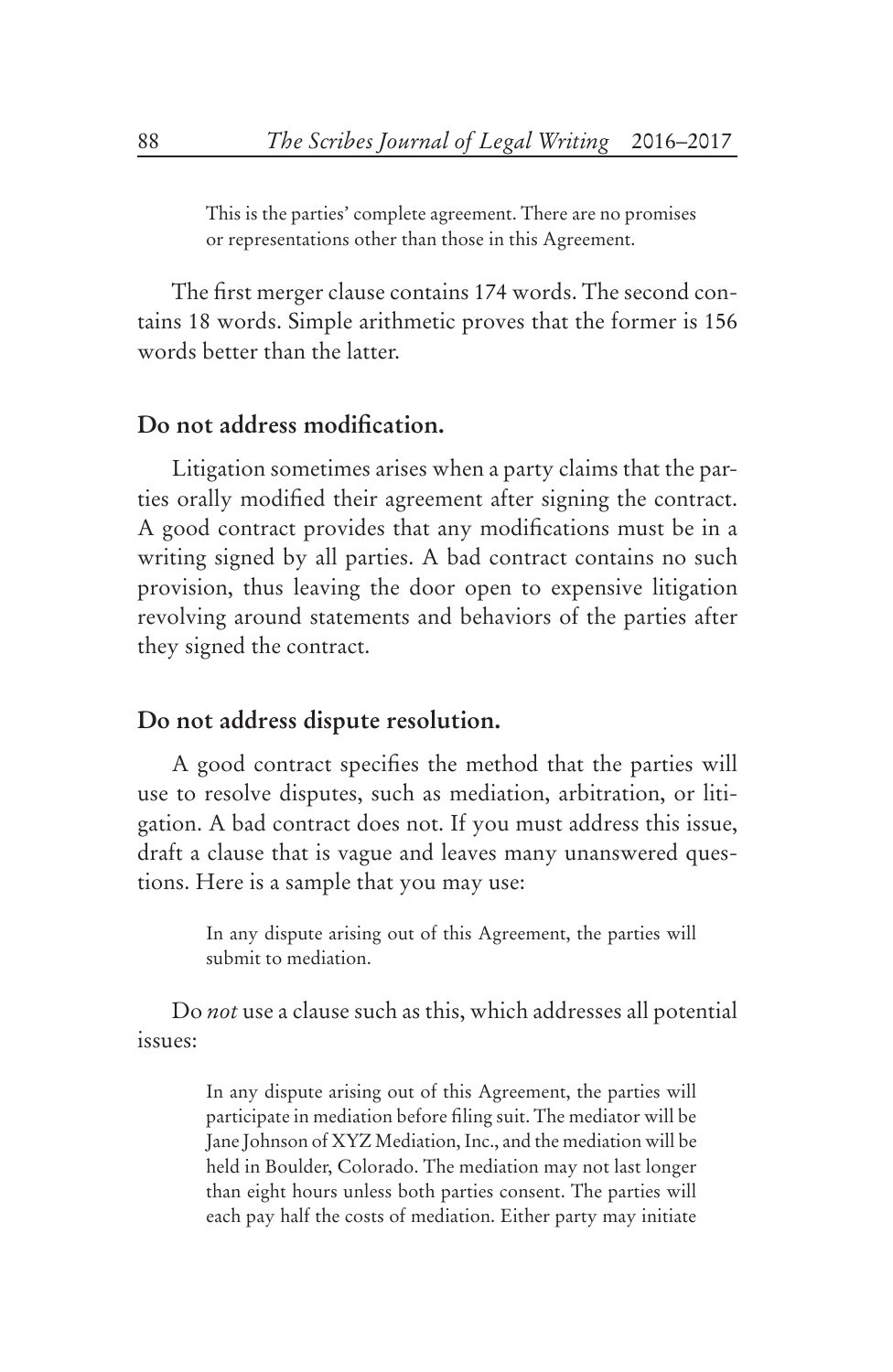mediation by sending a written demand for mediation to the other party. If the other party does not respond within 14 days or fails to participate in any scheduled mediation, the party sending the demand may seek an order compelling mediation, and in that event the party that did not respond or participate must pay the attorney fees and costs incurred by the party seeking an order to compel mediation.

# **Include a cockamamie scheme to select an arbitrator or a mediator.**

For example, rather than agreeing on the mediator or arbitrator ahead of time and identifying him or her in the contract, try something like this:

> In any dispute arising out of this Agreement, the parties agree that they will select an arbitrator by the following method: Each party shall designate its choice to serve as the arbitrator by serving written notice of that party's choice on the other party. If the parties do not agree on the arbitrator, the two arbitrators selected by the parties shall then designate a person to serve as the arbitrator.

This is an excellent way to improve the badness of your contract. First, it assumes that the selected arbitrators will be willing to meet and select a third arbitrator without charge. Second, it assumes that the two selected arbitrators will be able to agree on the third arbitrator, but fails to address what will happen if they cannot agree.

#### **Include inconsistent provisions.**

This is one of my favorites. To make your bad contract even worse, include terms that are or may be inconsistent. For instance, include an arbitration clause such as this:

> In any dispute arising out of this Agreement, the parties agree that they will participate in binding arbitration to resolve the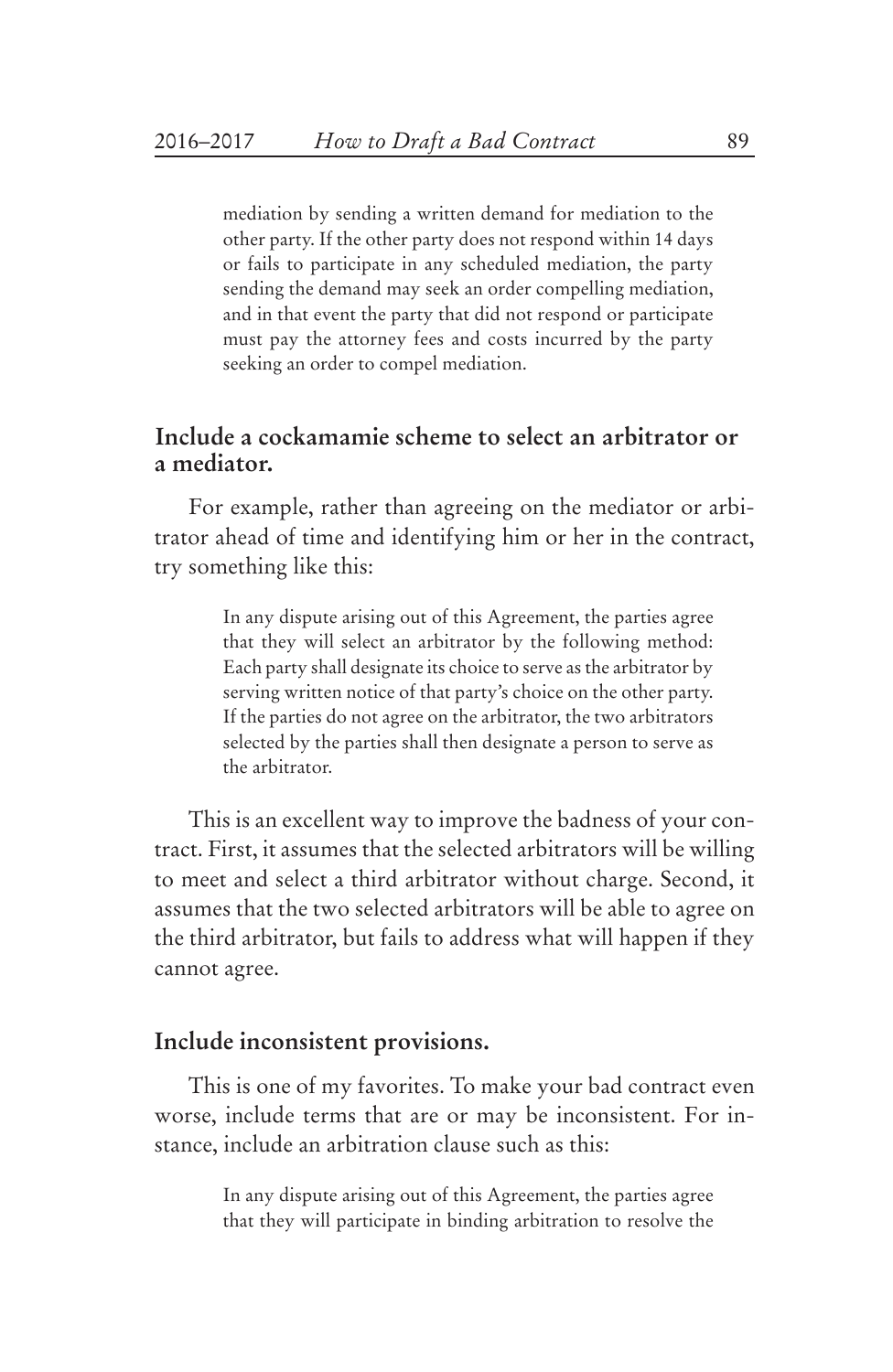dispute. The arbitrator will be Don Davis of Davis Arbitration, and the hearing will be held in Boulder, Colorado. The parties will each initially pay half of the costs of arbitration, but the arbitrator shall order the party that does not prevail to reimburse the prevailing party for those costs. The arbitrator shall also award attorney fees and other costs to the prevailing party.

Then, in the next paragraph, include something like this:

In any dispute arising out of this Agreement, the parties agree that the exclusive venue for any litigation shall be in the District Court of Boulder County, Colorado.

You can see the beauty of this. The parties are now confused about whether they must arbitrate or are free to file suit.

## **Do not specify which jurisdiction's laws will govern.**

Many contracts involve parties living or operating in different jurisdictions. In drafting a bad contract, it is important not to address which jurisdiction's laws will govern. This provides an opportunity to research and brief the doctrine of *lex loci contractus*, which holds that when a contract is silent on what law will govern, the governing law will be that of the jurisdiction where the contract was made. This has two benefits. First, you get to use Latin. Second, if the parties reside in different jurisdictions and signed the contract in their respective jurisdictions, you can research and brief the issue of where the contract was made.

#### **Make it difficult to distinguish the parties.**

Suppose one party is ABC, Inc., and it owns ABC Transportation, Inc. and ABC Credit, Inc., both of which the contract mentions. By simply referring to "ABC" throughout the contract, you can create confusion as to which entity is a party to the contract or whether all three are. A variation on this is to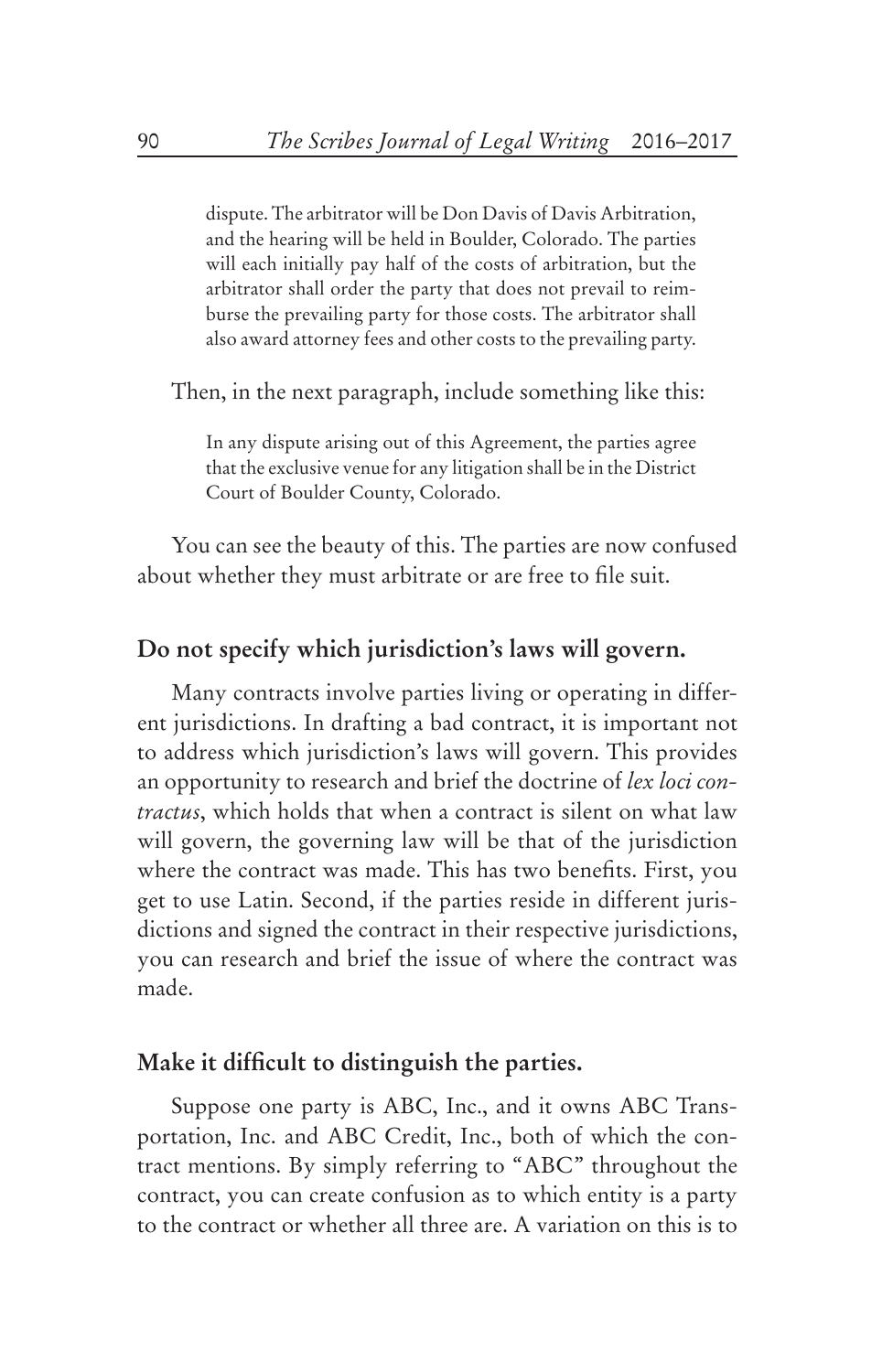confuse an entity with its individual owner. For instance, you might sometimes refer to a party as "Acme, LLC," but at other times refer to it as "Johnson" (owner of the LLC).

#### **Cut and paste from the Internet.**

One way that lawyers create bad contracts is by copying provisions from the Internet. (I did a Google search for "sample contract for sale of goods" and got 40.8 million results.) Because law practice is so hectic, it's tempting to use this shortcut. We find a template that we like and use it over and over. Here's one that I see a lot:

> In any dispute arising out of this Agreement, the parties will submit to binding arbitration using the rules of the American Arbitration Association (AAA).

This makes your contract more bad for several reasons. First, it does not specify that the parties must use the AAA; it states only that they must use the AAA's rules. Second, it does not specify which AAA rules will apply; the AAA has many sets of rules for various types of disputes. Third, the lawyer using this language may not realize that the AAA's rules can be just as complex as the rules of procedure that the lawyer hoped to avoid by including an arbitration provision in the first place. Finally, the lawyer using this provision may be unfamiliar with the AAA's fee structure. In disputes involving small businesses or small amounts of money, it may not make sense to use the AAA.

# **Don't include a nonassignment provision.**

Generally, nothing prevents a party from assigning its interest in a contract to some other person or entity. A bad contract recognizes that your client really doesn't care too much about who it does business with and will therefore omit a nonassignment clause. If your client's local supplier assigns its interest in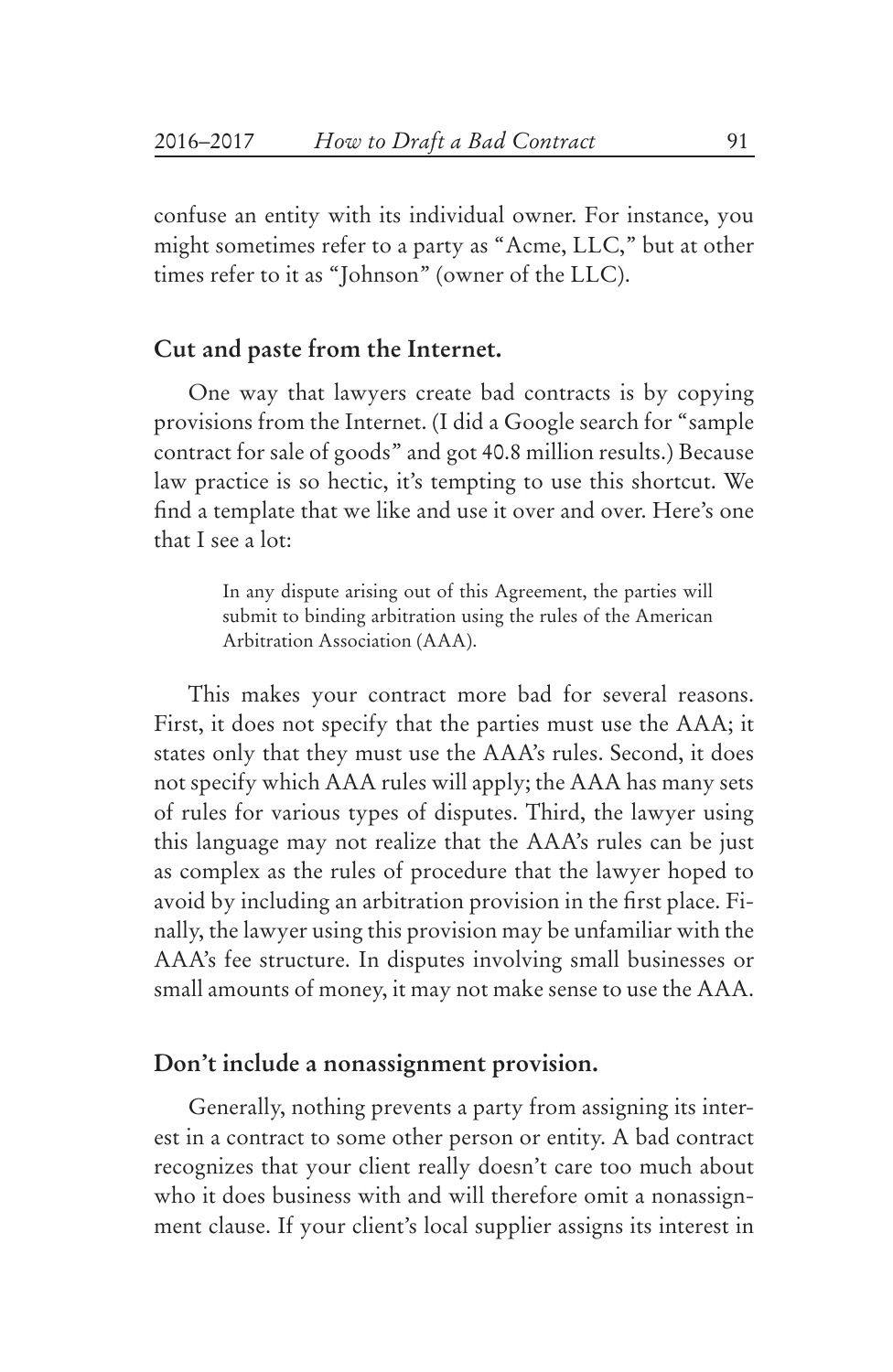a contract to a supplier in North Korea, why should your client care? It's easy to get admitted to practice in North Korea. If you must include a nonassignment clause, leave a little wiggle room by not requiring written consent. Here's an example:

> No party may assign its interest in this Agreement without the consent of the other party.

# **Be redundant.**

If a provision is good enough to include in a contract, it is good enough to include more than once. One way to do this is to insert an attorney-fees clause into each paragraph that might result in litigation if a party fails to comply with the obligations set forth in that paragraph. For example, you could include an attorney-fees clause in the confidentiality provision, in the noncompetition provision, and in the provision on nonpayment and late payment. This will make your contract longer, thereby impressing your client, counsel for the opposing party, and any judge who may ultimately read it. A longer contract will make your client think it is getting more for its money. Do *not* use one simple provision such as this:

> In any litigation arising out of this Agreement, the prevailing party is entitled to its actual attorney fees, expenses, and costs.

# **Be vague about what constitutes effective notice.**

Many contracts require a party to give written notice to the other party for certain matters. A bad contract must be vague about when written notice is effective. Here is a vague notice provision that you may use: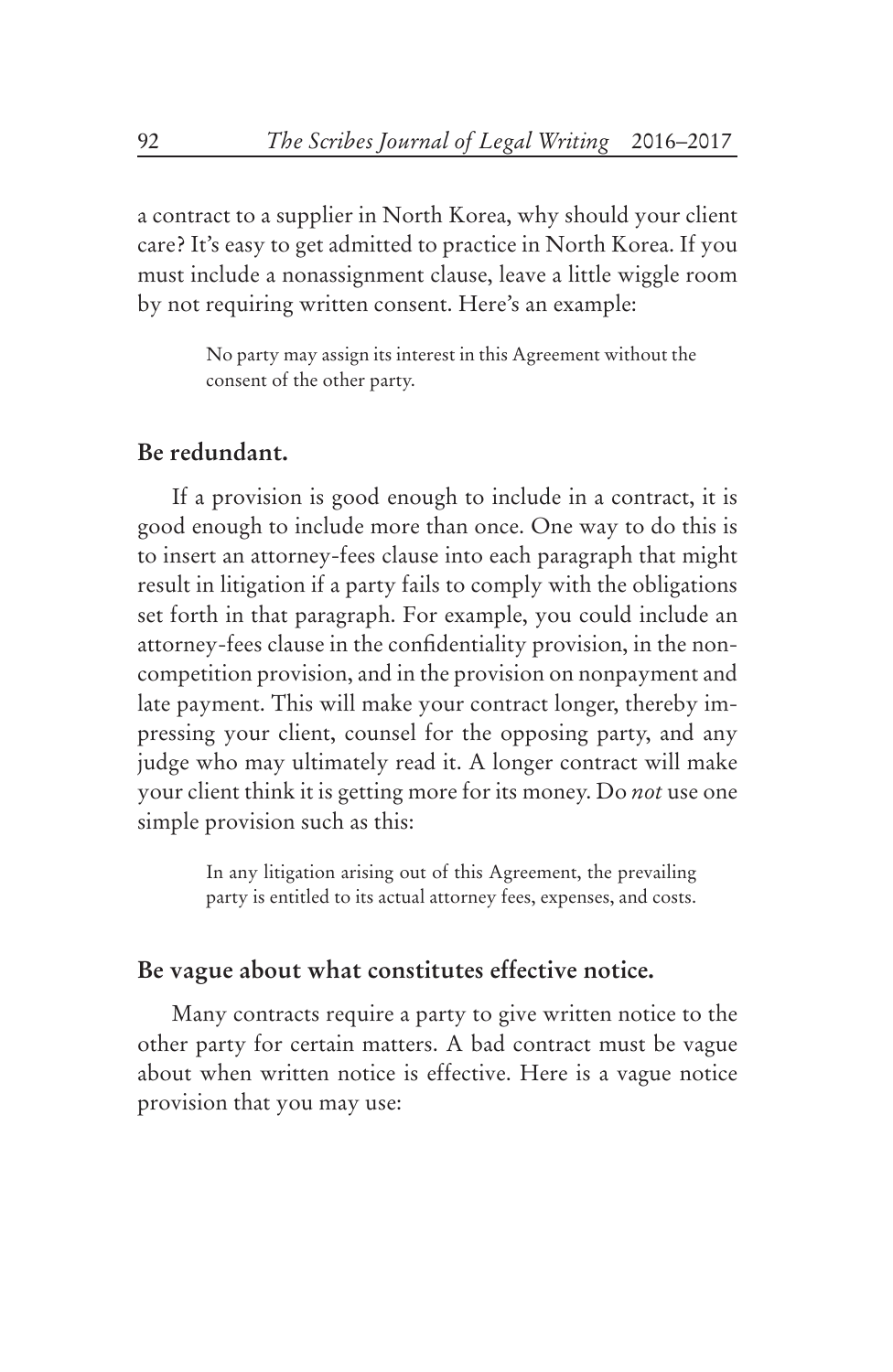Wherever this Agreement requires a party to give written notice to the other, the party giving notice shall send the notice to the other party by certified mail, return receipt requested.

Do you see the beauty of this? Is the notice effective when sent or when it is received? Is it effective if the recipient does not claim the certified letter and sign the receipt? And what address should the party giving notice send the notice to?

# **Use a small font.**

You want your contract to be thorough, but you worry that some may find a lengthy document intimidating. The solution? Use a smaller font. The standard in the legal profession is a 12-point font, but you could sure cut down on the number of pages by using a 6-point font. This will improve the badness of your contract by making it far more difficult for people to read. And it may give you a chance later on to research and brief whether using a small font makes a provision unenforceable under the doctrine of procedural unconscionability.10

#### **Use legalese.**<sup>11</sup>

You slogged through three years of law school, possibly incurring a sizable debt in the process, and throughout that time you read volumes of decisions written by men long since dead concerning disputes arising out of documents written by men long since dead governing transactions long since forgotten. What was the point of that if you can't use their writing style? A detailed explanation of how to use legalese to draft bad con-

<sup>10</sup> *See D.R. Horton, Inc. v. Green*, 96 P.3d 1159, 1164–65 (Nev. 2004) (refusing to enforce an arbitration clause written "in an extremely small font").

<sup>11</sup> Some examples in this section are taken from U.S. Sec. & Exch. Comm'n, *A Plain English Handbook: How to Create Clear SEC Disclosure Documents*, https://www.sec.gov/pdf/handbook.pdf (last visited Mar. 7, 2017).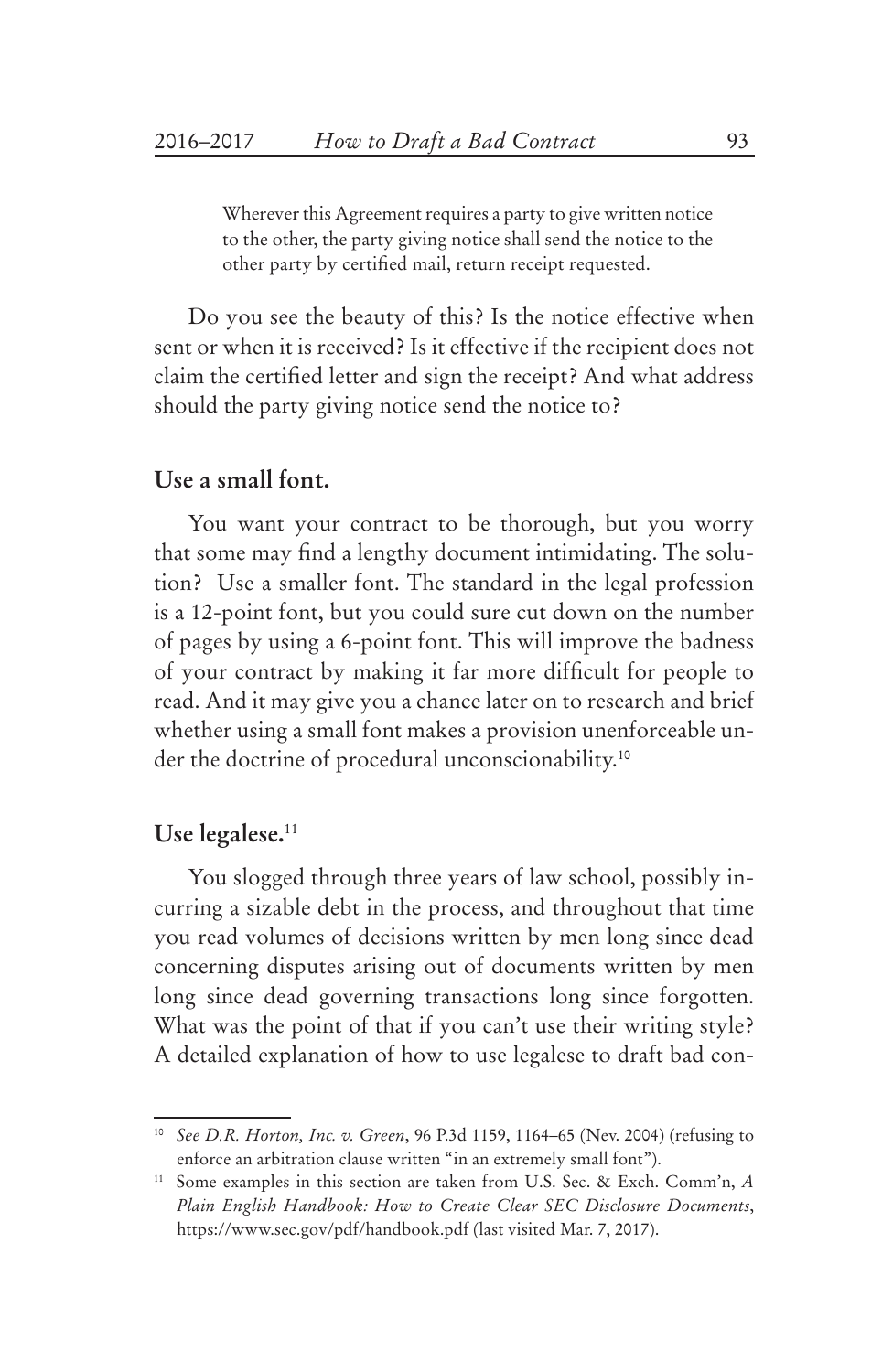tracts is beyond this article's scope, but here are a few tips on how to make your contract more bad by using legalese:

#### *a. Use long sentences.*

#### Example:

No person has been or is authorized to give any information whatsoever or make any representations whatsoever other than those contained in or incorporated by reference in this document, and, if given or made, such information or representation must not be relied upon as having been authorized. (47 words)

Do *not* use something like this:

You should rely only on the information contained in this document. We have not authorized anyone to give you different information. (21 words)

#### *b. Use passive voice.*

In the active voice, the subject of the sentence performs the action. In the passive voice, the subject is acted on (or is sometimes missing altogether). The active voice requires fewer words and tracks how people think. It also unambiguously shows who has made a promise, who has a legal duty, or who has the right to act. It should therefore be avoided.

> *Passive*: This contract may be terminated at any time by either party on 30 days' written notice to the other party. (20 words)

> *Active*: Either party may terminate this contract on 30 days' written notice to the other party. (15 words)

#### *c. Don't use personal pronouns.*

Personal pronouns speak to the reader and help avoid abstractions. We can't have that in a bad contract.

Without personal pronouns:

Unless otherwise inconsistent with this Agreement or not possible, INSPECTOR agrees to perform the inspection in accor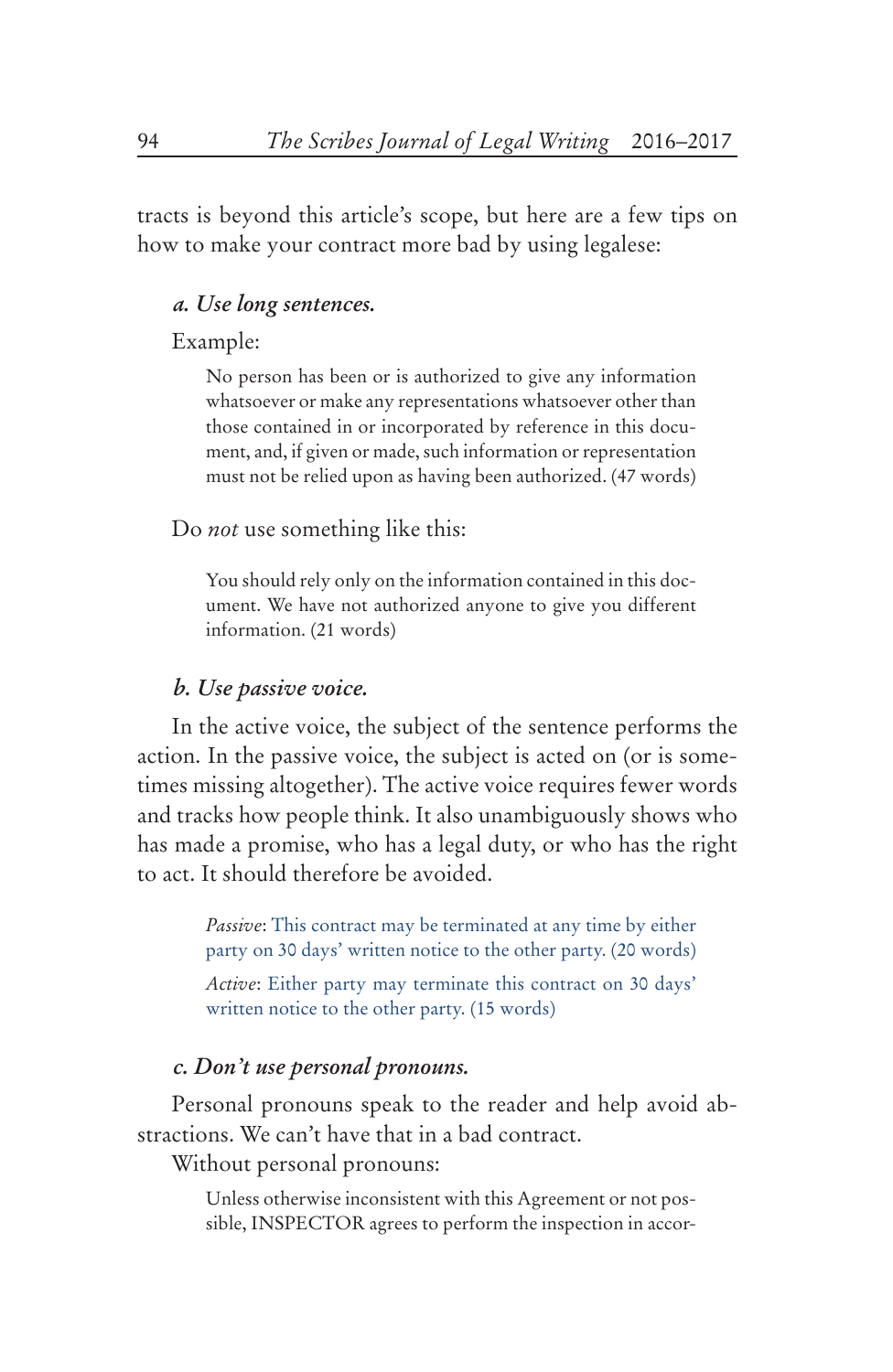dance with the current Standards of Practice of the International Association of Certified Home Inspectors ("InterNACHI") posted at www.nachi.org/sop.htm. Although INSPECTOR agrees to follow InterNACHI's Standards of Practice, CLIENT understands that these standards contain limitations, exceptions, and exclusions.

With personal pronouns:

Unless otherwise noted in this Agreement or not possible, we will perform the inspection in accordance with the current Standards of Practice of the International Association of Certified Home Inspectors ("InterNACHI") posted at www .nachi.org/sop.htm. You understand that these standards contain limitations.

# *d. Use superfluous words.*

Never use one word when several will do. More words mean longer contracts, and longer contracts justify higher fees and impress other lawyers. Be honest. When another lawyer sends you a 50-page residential lease, you feel kind of bad that your standard residential lease is only 9 pages. Is it possible that you left out 41 pages of important legal provisions that would better protect your client? That woman must be a *really good* lawyer.

Here are some examples of simple words that can be replaced with superfluous words:

| Simple   | Superfluous            |
|----------|------------------------|
|          | In the event that      |
| Although | Despite the fact that  |
| Because  | Owing to the fact that |

You can also use a thesaurus to find synonyms to increase your word count. Some of my favorite examples are: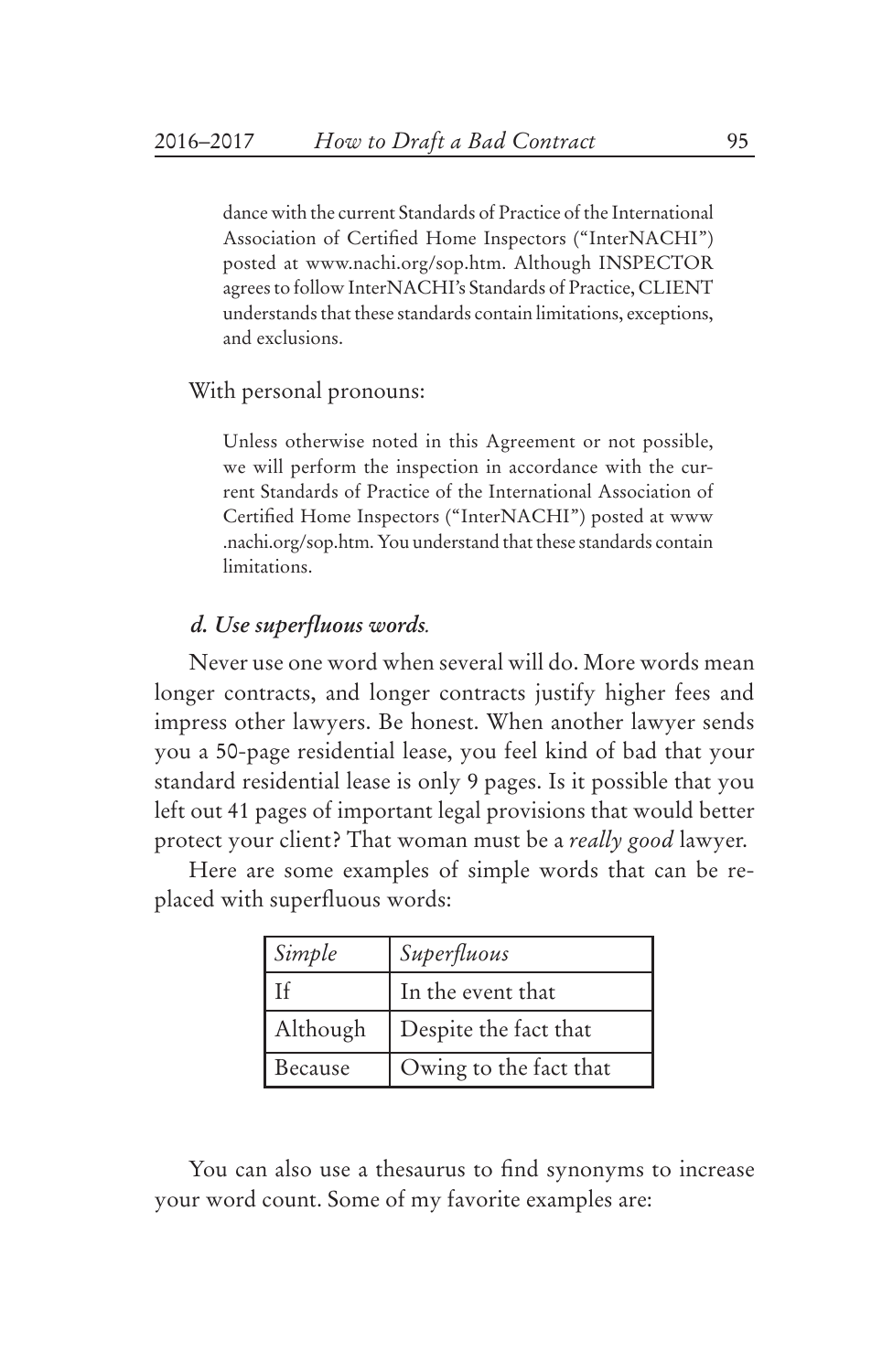- • rest, residue, and remainder
- • remise, release, sell, and quitclaim
- • due and payable
- indemnify and hold harmless
- sell, convey, assign, transfer, and deliver

#### *e. Use unnecessary, legalistic words.*

"Aforementioned" and "hereinafter" are always good, but you should also strive to incorporate as much Latin as possible when drafting a bad contract. I took four years of high-school Latin, and all I remember is *Quantum marmota monax si marmota esset lignum possit?*12 Fortunately, the Internet offers abundant resources to help you discover Latin phrases to incorporate into your contracts.13

If you can't work Latin into a contract, at least try to get a few foreign phrases in. *Force majeure* is a good one. It's shorter (and therefore more understandable) than "extraordinary events" or "circumstances beyond the parties' control."

# **Use hyperformal signature blocks.**

Now that you have prepared the baddest contract ever, the parties must sign it to show that they agree to its terms. A bad contract must include a formal signature section to make sure the parties know that the 47-page monstrosity they're signing (with **W I T N E S S E T H** emblazoned across the first page) is an important legal document rather than a less important communication, like a note to little Wendy's teacher explaining that her bunny ate her homework. I recommend something like this:

<sup>&</sup>lt;sup>12</sup> How much wood could a woodchuck chuck if a woodchuck could chuck wood?

<sup>13</sup> An excellent resource is Wikipedia's "List of legal Latin terms," https://en .wikipedia.org/wiki/List\_of\_Latin\_legal\_terms.